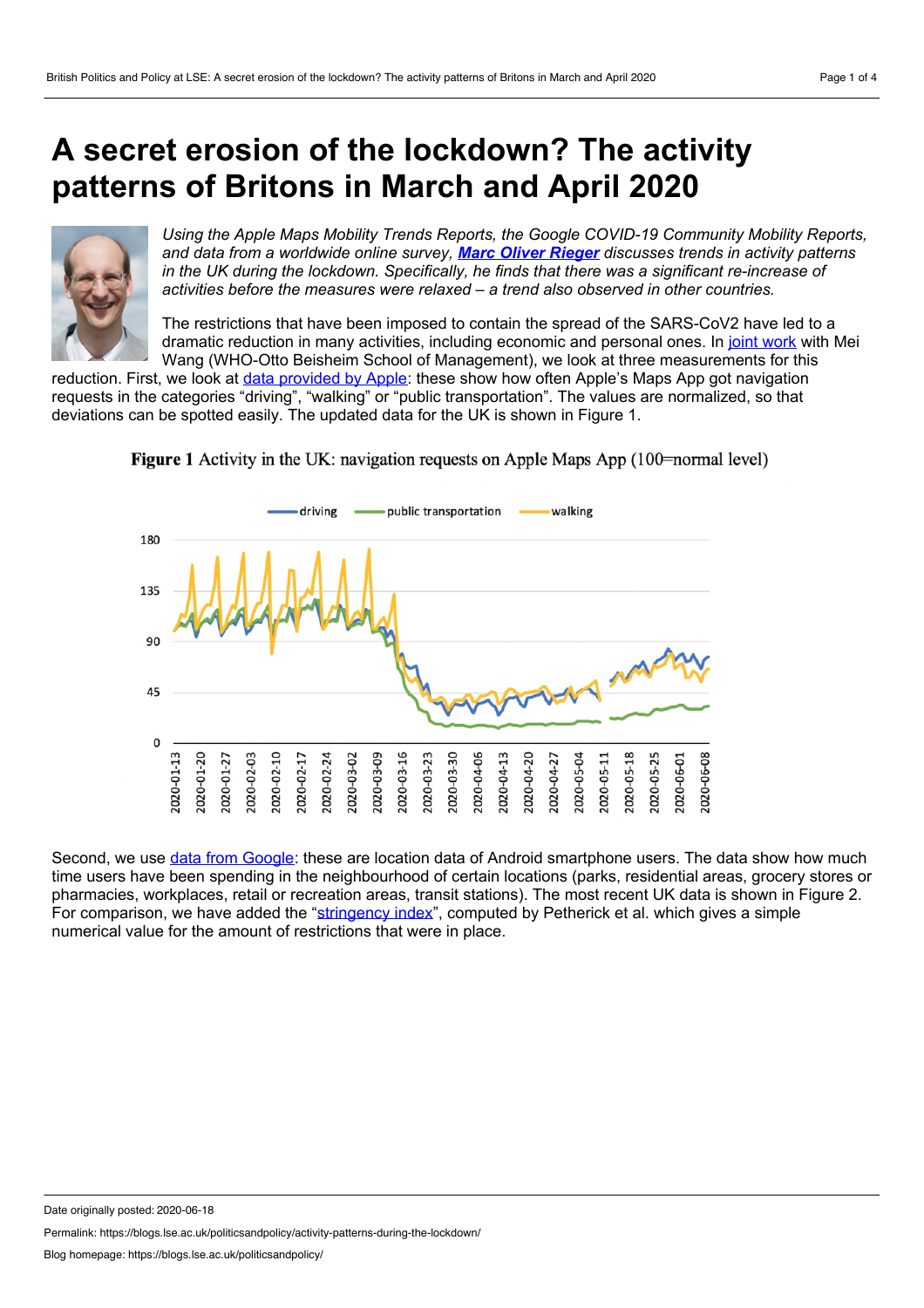



Third, we use data from an [international](https://osf.io/3sn2k/) survey by Fetzer et al. which attracted more than 100,000 responses worldwide. These data allow to dig a bit deeper into the types of activities undertaken. Google data, for example, cannot distinguish between grocery stores and pharmacies (as they are often located too close to each other). People might go to grocery stores out of boredom and not necessity, which is unlikely to be the case for pharmacies. The survey also asked directly the motivational reasons for going out, including categories like "exercising my freedom" that might be considered as less reasonable in the given situation. Figure 3 gives an overview on the patterns for the UK (until 7 April, only, since the survey data ends on that day).

Date originally posted: 2020-06-18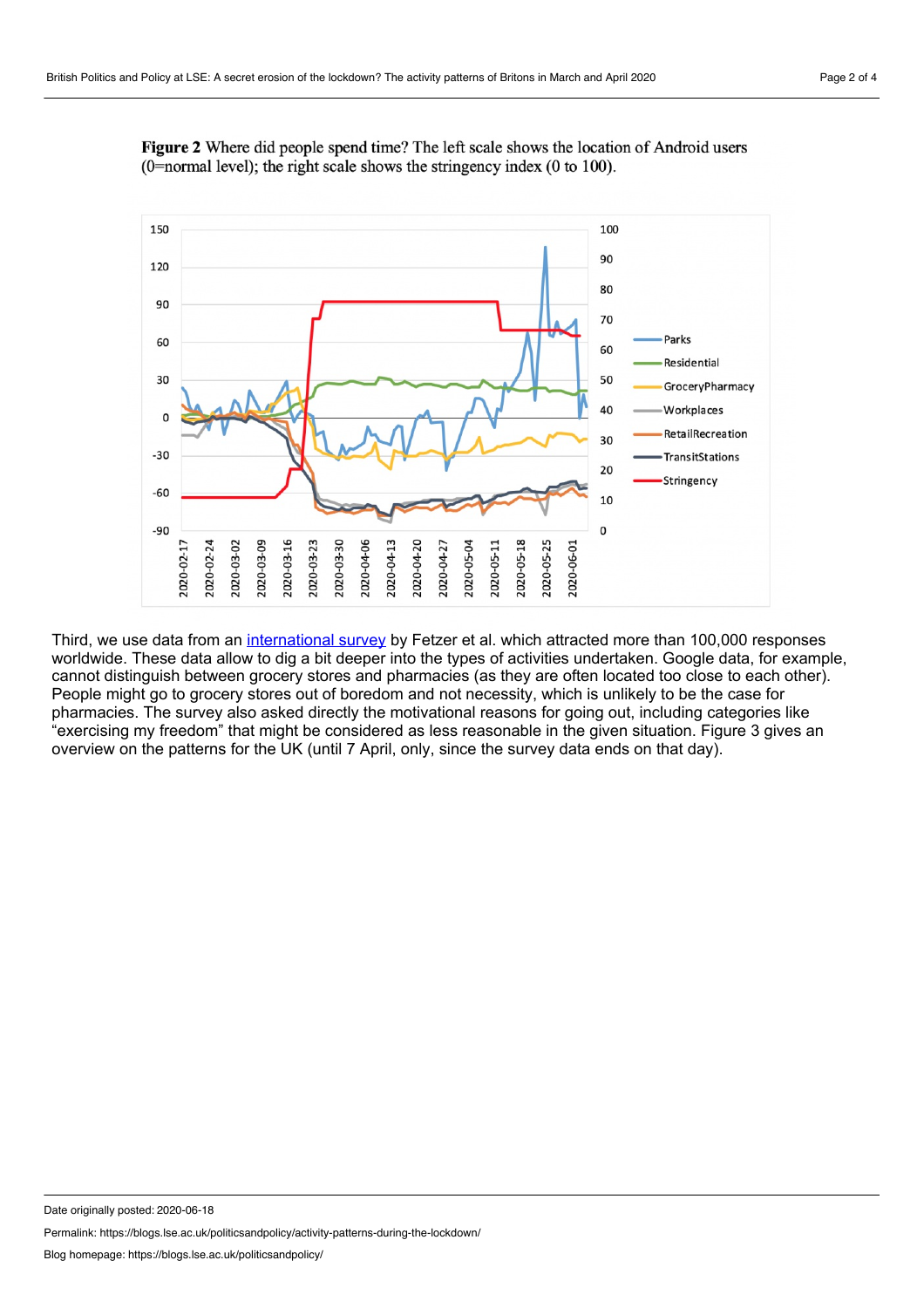

**Figure 3** Activity intentions during the lockdown  $(20 \text{ March} - 7 \text{ April})$  – the right scale shows the proportion of participants who stated each reason for planned activities.

The three datasets together provide interesting insights: they tell us how the lockdown affected the behaviour of people worldwide and, in particular, in the UK. At first glance, one would assume that a higher level of restrictions directly corresponds to reduced activities. Without changes to the restrictions, however, activities should not change. Our findings clearly demonstrate that this is not the case: people react in a much more flexible way to the regulations. In particular, we find a decrease in activities already before the official "lockdown" but then a slow, steady increase in activities *during* the lockdown.

We see this clearly in the first two figures: there is a tremendous drop in requests for directions that starts already around 9 March, and which becomes particularly evident in public transportation. This confirms that people did not only reduce their daily activities in general but they were also particularly reluctant to take a bus or train. The decrease continues until the end of March. From then on, a slow increase, first in driving and walking, and then also in the use of public transport can be observed. This is interesting, since the restrictions were still in effect at this point. The pre-crisis levels, however, have still not been reached.

What caused this increase in transportation? Figure 2 gives a few insights on this: the strong increase in park visits can be readily explained with this year's wonderful spring weather in large parts of the UK and is probably mostly harmless from an epidemiological point of view. A bit more worrisome were other increases, including the number of visits to retail and recreation establishments as well as to groceries and pharmacies. An increase in the need to go to pharmacies seems unlikely with the flu season ending, so it is more likely that people were less reluctant to go grocery shopping. All these increases took place while the full lockdown was still in place. Yet even in recent days and with the easing of the lockdown, we have not reached the original levels of activity.

Figure 3 more or less confirms the overall trend but (for reasons of data availability) only until 7 April. In the graph, we have combined some activities for clarity. A more sophisticated data analysis (using regression analysis) shows that the described trends are, indeed, also statistically significant in all three data sets. In the survey data, a particular interesting result for the UK is that "exercising my freedom" became an increasingly important reason for going out (albeit only for a small fraction of the respondents).

## **What do we learn from all of this?**

Date originally posted: 2020-06-18